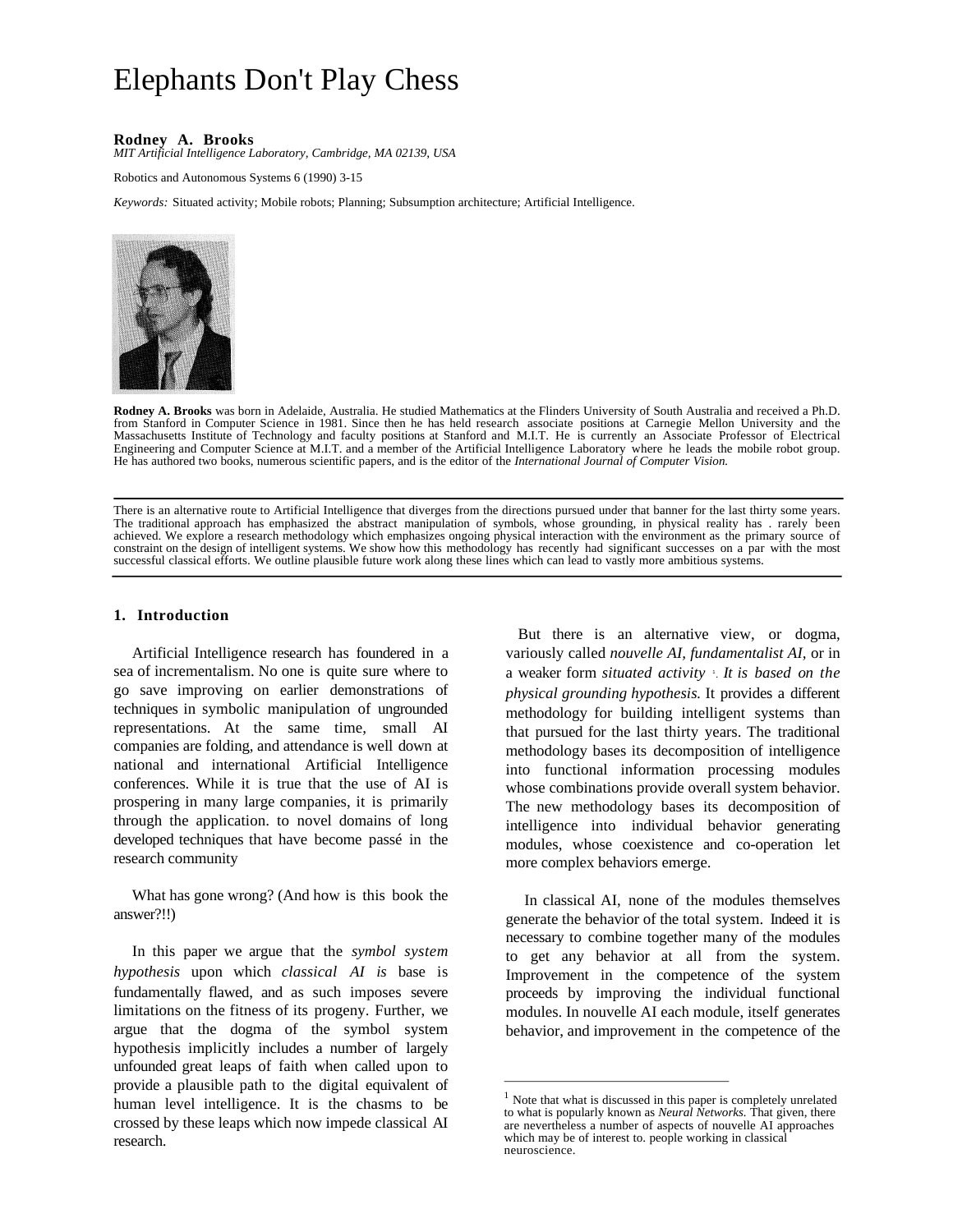system proceeds by adding new modules to the system.

Given that neither classical nor nouvelle AI seem close to revealing the secrets of the holy grail of AI, namely general purpose human level intelligence equivalence, there are a number of critical comparisons that can be made between the two approaches.

• Is either approach epistemologically adequate? (And adequate for what?)

• Are there clear paths for either approach in the direction of vastly more intelligent systems?

• Are nouvellers romantically hoping for magic from nothing while classicists are willing to tell their systems almost anything and everything, in the hope of teasing out the shallowest of inferences?

• Is the claim of emergent properties of nouvelle AI systems any more outrageous than the use of heuristics in classical AI?

In the following sections we address these issues.

## **2. The Symbol System Hypothesis**

The symbol system hypothesis, [30], states that intelligence operates on a system of symbols. The implicit idea is that perception and motor interfaces are sets of symbols on which the central intelligence system operates. Thus, the central system, or reasoning engine, operates in a domain independent way on the symbols. Their meanings are unimportant to the reasoner, but the coherence of the complete process emerges when an observer of the system knows the groundings of the symbols within his or her own experience.

Somewhat more implicitly in the work that the symbol system hypothesis has inspired, the symbols represent entities in the world. They may be individual objects, properties, concepts, desires, emotions, nations, colors, libraries, or molecules, but they are necessarily named entities. There are a number of effects which result from this commitment.

Recall first, however, that an intelligent system, apart from those which are experiments in the laboratory, will be embedded in the world in some form or another.

#### *2.1. The Interface Between Perception and Symbols*

The central intelligence system deals in symbols. It must be fed symbols by, the perception system.

But what is the correct symbolic description of the world around the intelligence system? Surely that description must be task dependent.

The default assumption has been that the perception system delivers a description of the world in terms of typed, named individuals and their relationships. For instance in the classic monkeys and bananas problem, the world, description is in terms of boxes, bananas, and aboveness.

But for another task (e.g., deciding whether the bananas are rotten) quite a different representation might be important. Psychophysical evidence [32] certainly points to perception being an active and task dependent operation.

The effect of the symbol system hypothesis has been to encourage vision researchers to quest after the goal of a general purpose vision system which delivers complete descriptions of the world in a symbolic form (e.g. [5]). Only recently has there been a movement towards active vision [4] which is much more task dependent, or task driven [1].

#### *2.2. Inadequacy of Simple Symbols*

Symbol systems in their purest forms assume a knowable objective truth. It is only with much complexity that modal logics, or non-monotonic logics, can be built which better enable a system to have, beliefs gleaned from partial views of a chaotic world.

As these enhancements are made, the realization of computations based on these formal systems becomes more and more biologically implausible. But once the commitment to symbol systems has been made it is imperative to push on through more and more complex and cumbersome systems in pursuit of objectivity.

This same pursuit leads to the well known frame problem (e.g., [27]), where it is impossible to assume anything that is not explicitly stated. Technical deviations around this problem have been suggested but they are by no means without their own problems.

#### *2.3. Symbol Systems Rely on Emergent Properties*

In general the reasoning process becomes trivial in an NP-complete space (e.g., There have been large efforts to overcome these problems by choosing simple arithmetically computed *evaluation functions*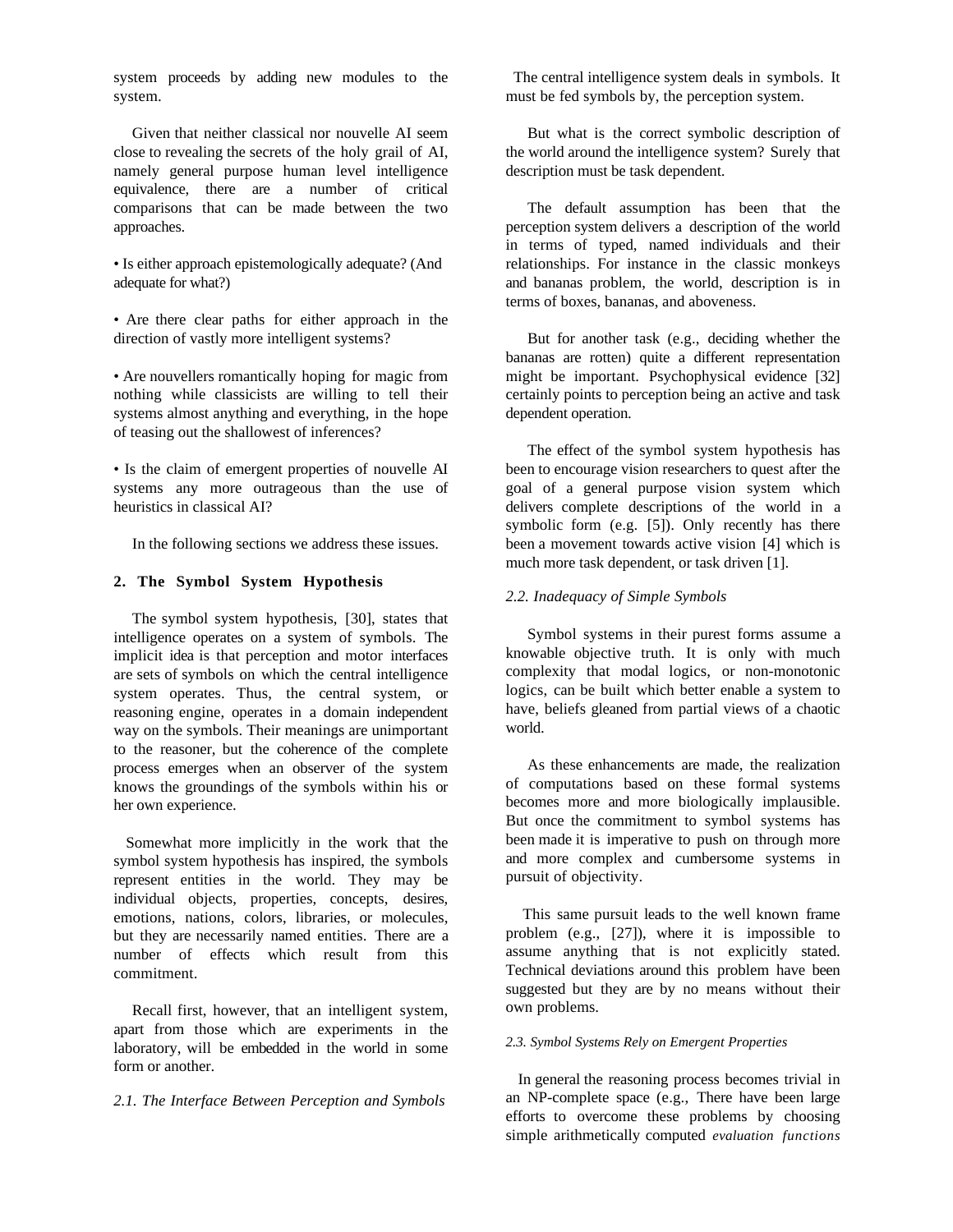or polynomials to guide the search. Charmingly, it has been hoped that intelligence will somehow emerge from these simple numeric computations carried out in the sea of symbols. [28] was one of the earliest examples of this hope, which later turned out to be only partially correct (his learned polynomials later turned out to be dominated by piece count), but in fact almost all instances of search in classical AI have relied on such judiciously chosen polynomials to keep the search space manageable.

# **3. The Physical Grounding Hypothesis**

Nouvelle AI is based on the physical grounding hypothesis. This hypothesis states that to build a system that is intelligent it is necessary to have its representations grounded in the physical world. Our experience with this approach is that once this commitment is made, the need for traditional symbolic representations soon fades entirely. The key observation is that the world is its own best model. It is always exactly up to date. It always contains every detail there is to be known. The trick is to sense it appropriately and often enough.

To build a system based on the physical grounding hypothesis it is necessary to connect it to the world via a set of sensors and actuators. Typed input and output are no longer of interest. They are not physically grounded.

Accepting the physical grounding hypothesis as a basis for research entails building systems in a bottom up manner. High level abstractions have to be made concrete. The constructed system eventually has to express all its goals and desires as physical action, and must extract all its knowledge from physical sensors. Thus the designer of the system is forced to make everything explicit. Every short-cut taken has a direct impact upon system competence, as there is no slack in the input/output representations. The forms of the low-level interfaces have consequences which ripple through the entire system.

## *3.1. Evolution*

We already have an existence proof of the possibility of intelligent entities — human beings. Additionally many animals are intelligent to some degree. (This is a subject of intense debate, much of which really centers around a definition of intelligence.) They have evolved over the 4.6 billion year history of the earth.

It is instructive to reflect on the way in which earth-based biological evolution spent its time. Single cell entities arose out of the primordial soup roughly 3.5 billion years ago. A billion years passed before photosynthetic plants appeared. After almost another billion and a half years, around 550 million years ago, the first fish and vertebrates arrived, and then insects 450 million years ago. Then things started moving fast. Reptiles arrived 370 million years ago, followed by dinosaurs at 330 and mammals at 250 million years ago. The first primates appeared 120 million years ago and the immediate predecessors to the great apes a mere 18 million years ago. Man arrived in roughly his present form 2.5 million years ago. He invented agriculture a mere 19000 years ago, writing less than 5000 years ago and "expert" knowledge only over the last few hundred years.

This suggests that problem solving behavior, language, expert knowledge and application, and reason, are all rather simple once the essence of being and reacting are available. That essence is the ability to move around in a dynamic environment, sensing the surroundings to a degree sufficient to achieve the necessary maintenance of life and reproduction. This part of intelligence is where evolution has concentrated its time—it is much harder. This is the physically grounded part of animal systems.

An alternative argument to the preceeding is that in fact once evolution had symbols and representations things started moving rather quickly. Thus symbols are the key invention and AI workers can sidestep the early morass and start working directly with symbols. But I think this misses a critical point, as is shown by the relatively weaker performance of symbol based mobile robots as opposed to physically grounded robots. Without a carefully built physical grounding any symbolic representation will be mismatched to its sensors and actuators. These groundings provide the constraints on symbols necessary for them to be truly useful.

[26] has argued rather eloquently that mobility, acute vision and the ability to carry out survival related tasks in a dynamic environment provide a necessary basis for the development of true intelligence.

## *3.2. The Subsumption Architecture*

In order to explore the construction of physically grounded systems we have developed a computational architecture known as the *subsumption architecture.* It enables us to tightly connect perception to action, embedding robots concretely in the world.

A subsumption program is built on a computational substrate that is organized into a series of incremental layers, each, in the general case, connecting perception to action. In our case the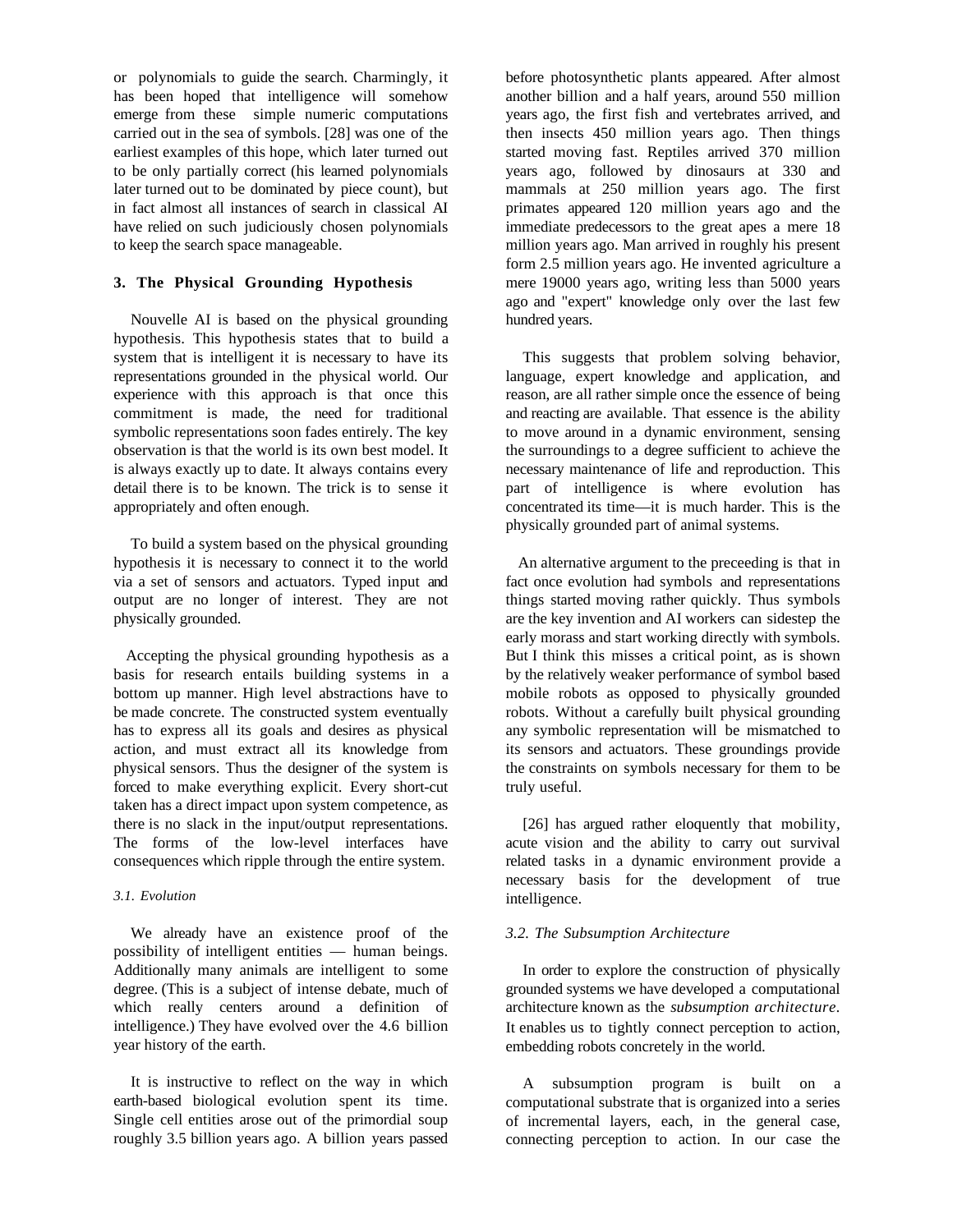substrate is, networks of finite state machines augmented with timing elements.

The subsumption architecture was described initially in [6] and later modified in [8] and [16]. The subsumption compiler compiles augmented finite state machine (AFSM) descriptions into a special-purpose scheduler to simulate parallelism and a set of finite state machine simulation routines. This is a dynamically retargetable compiler that has backends for a number of processors, including the Motorola 68000, the Motorola 68HC11, and the Hitachi 6301. The subsumption compiler takes a source file as input and produces an assembly language program as output.

The behavior language was inspired by [23] as a way of grouping AFSMs into more manageable units with the capability for whole units being selectively activated or de-activated. In fact, AFSMs are not specified directly, but rather as rule sets of real-time rules which compile into AFSMs in a one-to-one manner. The behavior compiler is machine-independent and compiles into an intermediate file of subsumption AFSM specifications. The subsumption compiler can then be used to compile to the various targets., We sometimes call the behavior language the *new subsumption.*

# *3.2.1. The Old Subsumption Language*

Each augmented finite state machine (AFSM) has a set of registers and a set of timers, or alarm clocks, connected to a conventional finite state machine which can control a combinational network fed by the registers. Registers can be written by attaching input wires to them, and sending messages from other machines. The messages get written into the registers by replacing any existing contents. The arrival of a message, or the expiration of a timer, can trigger a change of state in the interior finite state machine. Finite state machine states can either wait on some event, conditionally dispatch to one of two other states based on some combinational predicate on the registers, or compute a combinational function of the registers directing the result either back to one of the registers or to an output of the augmented finite state machine. Some AFSMs connect directly to robot hardware. Sensors deposit their values in certain registers, and certain outputs direct commands to actuators.

A series of layers of such machines can be augmented by adding new machines and connecting them into the existing network in a number of ways. New inputs can be connected to existing registers, which might previously have contained a constant.

New machines can inhibit existing outputs, or suppress existing inputs, by being attached as side-taps to existing wires. When a message arrives on an inhibitory side-tap no messages can travel along the existing wire for some short time period. To maintain inhibition there must be a continuous flow of messages along the new wire. (In previous versions of the subsumption architecture [6] explicit, long time periods had to be specified for inhibition or suppression with single shot messages., Recent work has suggested this better approach [16].) When a message arrives on a suppressing side-tap, again no messages are allowed to flow, from the original source for some small time period, but now the suppressing message is gated through and it masquerades as having come from the original source. A continuous supply of suppressing messages is required to maintain control of a side-tapped wire.

Inhibition and suppression are the mechanisms by which conflict resolution between actuator commands from different layers is achieved. Notice that in this definition of the subsumption architecture, AFSMs cannot share any state, and in particular they each completely encapsulate their own registers and alarm clocks.

All clocks in a subsumption system have approximately the same tick period (0.04 seconds in most of our robots). However, neither the clocks nor the messages are synchronous. The fastest possible rate of sending messages along a wire is one per clock tick. The time periods used for both inhibition and suppression are two clock ticks. Thus, a side-tapping wire with messages being sent at the maximum rate can maintain control of its host wire. We call this rate the *characteristic frequency* of the particular subsumption implementation.

#### *3.2.2. The New Subsumption Language*

The behavior language groups multiple processes (each of which usually turns out to be implemented as a single AFSM) into *behaviors.* There can be message passing, suppression, and inhibition between processes within a behavior, and there can be message passing, suppression and inhibition between behaviors. Behaviors act as abstraction barriers; one behavior cannot reach inside another.

Each process within a behavior is much like an AFSM, and indeed our compiler for the behavior language converts them to AFSMs. However, they are generalized so that they can share registers. A new structure, monostables, provides a slightly more general timing mechanism than the original alarm clocks. Monostables are retriggerable, and can be shared between processes within a single behavior.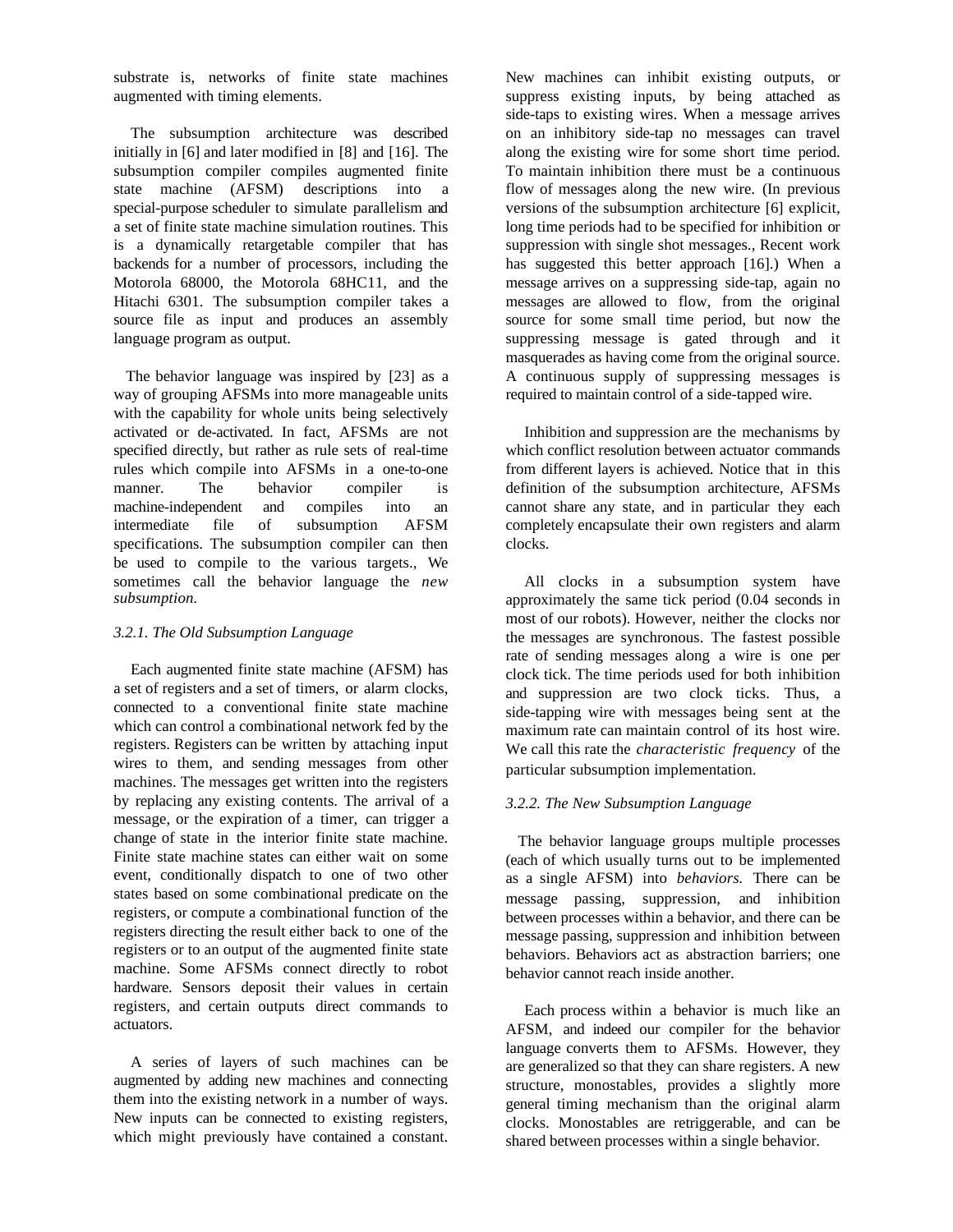## **4. Some Physically Grounded Systems**

In this section we briefly review some previous successful robots built with the subsumption architecture and highlight the ways in which they have exploited or epitomize that architecture. The family portrait of all the robots is shown in Fig. 1. Most of the robots were programmed with the old subsumption language. Toto and Seymour use the new behavior language.

A key thing to note with these robots is the ways in which seemingly goal-directed behavior emerges from the interactions of simpler non goal-directed behaviors.



Fig. 1. The MIT Mobile Robots include, in the back row, left to right; Allen, Herbert, Seymour and Toto. In front row are Tito, Genghis, Squirt (very small) Tom and Jerry, and Labnav.

# *4.1. Allen*

Our first robot, Allen, had sonar range sensors and odometry onboard and used an offboard lisp machine to simulate the subsumption architecture. In [6] we described three layers of control implemented in the subsumption architecture.

The first layer let the robot avoid both static and dynamic obstacles; Allen would happily sit in the middle of a room until approached, then scurry away, avoiding collisions as it went. The internal representation used was that every sonar return represented a repulsive force with an inverse square decrease in strength as a function of distance. The vector sum of the repulsive forces, suitably thresholded, told the robot in which direction it should move. An additional reflex halted the robot whenever there was something right in front of the robot and it was moving forward (rather than turning in place).

The second layer made the robot randomly wander about. Every 10 seconds or so, a desire to head in a random direction would be generated. That desire was coupled with the reflex to avoid obstacles by vector addition. The summed vector suppressed the more primitive obstacle avoidance vector, but the obstacle avoidance behavior still operated, having been subsumed by the new layer, in its account of the lower level's repulsive force. Additionally, the halt reflex of the lower level operated autonomously and unchanged.

The third layer made the robot look (with its sonars) for distant places and try to head towards them. This layer monitored progress through odometry, generating a desired heading which suppressed the direction desired by the wander layer. The desired heading was then fed, into a vector addition with the instinctive obstacle avoidance layer. The physical robot did not therefore remain true to the desires of the upper layer. The upper layer had to watch what happened in the world, through odometry, in order to understand what was really happening in the lower control layers, and send down correction signals.

In [9] we described an alternate set of layers for the robot Allen.

#### *4.2. Tom and Jerry*

Tom and Jerry [14] were two identical robots built to demonstrate just how little raw computation is necessary to support the subsumption architecture. A three layer subsumption program was implemented, yet all data paths were just one bit wide and the whole program fitted on a single 256 gate programmable array logic chip. Physically Tom and Jerry were toy cars with three one-bit infrared proximity sensors mounted on the front and one at the rear. The sensors were individually tuned to a specific distance at which they would fire. The central front sensor fired only on much closer objects than the two side sensors, which pointed slightly outward.

The lowest layer of Tom and Jerry implemented the standard pair of first level behaviors. These used a vector sum of repulsive forces from obstacles to perform an avoidance manuever or to trigger a halt reflex to stop when something was too close ahead, as detected, by the central front looking sensor. There were extra complications with Tom and Jerry in that we needed to use the subsumption architecture to implement an active braking scheme because of the high speed of the robots relative to their sensor ranges. Tom and Jerry's second layers were much like Allen's original second layer-an urge to wander about, which was implemented by an attractive force which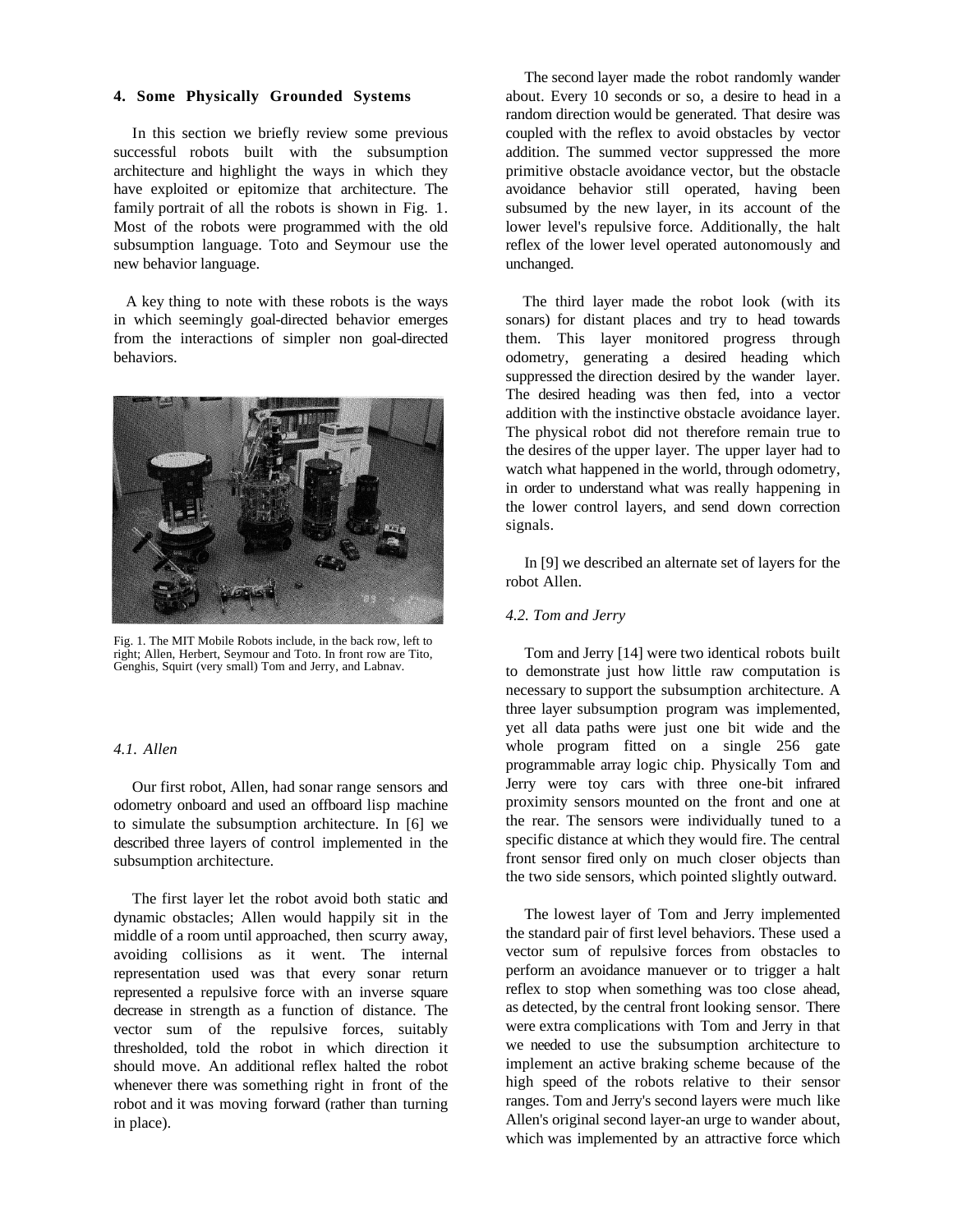got added to the repulsive forces from obstacles. The third layer detected moving objects using the front three sensors and created a following behavior. When something was detected, the robot was attracted and moved towards it. The lower level collide behavior stopped the robot from actually hitting the target, however. While the robot was chasing its target, the wander behavior was suppressed.

Tom and Jerry demonstrated the notion of independent behaviors combining without knowing about each other (chasing obstacles but staying back from them a little). Tom and Jerry also demonstrated that the subsumption architecture could be compiled (by hand) down to the gate level, and that it could be run at clock speeds of only a few hundred Hertz.

#### *4.3. Herbert*

Herbert [12] was a much more ambitious robot. It has a 24-processor distributed, loosely coupled, onboard computer to run the subsumption architecture. The processors were slow CMOS 8-bit microprocessors (which ran on low electrical power; an important consideration when carrying batteries), which could communicate only by slow serial interfaces (maximum 10 packets each, 24 bits wide per second). Onboard Herbert, the interconnections between AFSMs are physically embodied as actual copper wires.

Herbert had 30 infrared proximity sensors for local obstacle avoidance, an onboard manipulator with a number of simple sensors attached to the hand, and a laser light striping system to collect three dimensional depth data in a 60 degree wide swath in front of the robot with a range of about 12 feet. A 256 pixel-wide by 32 pixel-high depth image was collected every second. Through a special purpose distributed serpentine memory, four of the onboard 8-bit processors were each able to expend about 30 instructions on each data pixel. By linking the processors in a chain we were able to implement quite high performance vision algorithms.

[16] programmed Herbert to wander around office areas, go into people's offices and steal empty soda cans from their desks. He demonstrated obstacle avoidance and wall following, real-time recognition of soda-can-like objects, and a set of 15 behaviors [15] which drove the arm to physically search for a soda can in front of the robot, locate it, and pick it up.

Herbert showed many instances of using the world as its own best model and as a communication medium. The remarkable thing about Herbert is that there was absolutely no internal communication between any of its behavior generating modules. Each one was connected to sensors on the input side, and an arbitration network on the output side. The arbitration network drove the actuators.

The laser-based soda-can object finder drove the robot so that its arm was lined up in front of the soda can. But it did not tell the arm controller that there was now a soda can ready to be picked up. Rather, the arm behaviors monitored the shaft encoders on the wheels, and when they noticed that there was no body motion, initiated motions of the arm, which in turn triggered other behaviors, so that eventually the robot would pick up the soda can.

The advantage of this approach is that there is no need to set up internal expectations for what is going to happen next; this means that the control system can both (1) be naturally opportunistic if fortuitous circumstances present themselves, and (2) it can easily respond to changed circumstances, such as some other object approaching it on a collision course.

As one example of how the arm behaviors cascaded upon one another, consider actually grasping a soda can. The hand had a grasp reflex that operated whenever something broke an infrared beam between the fingers. When the arm located a soda can with its local sensors, it simply drove the hand so that the two fingers lined up on either side of the can. The hand then independently grasped the can. Given this arrangement, it was possible for a human to hand a soda can to the robot. As soon as it was grasped, the arm retracted — it did not matter whether it was a soda can that was intentionally grasped, or one that magically appeared. The same opportunism among behaviors let the arm adapt automatically to a wide variety of cluttered desktops, and still successfully find the soda can.

#### *4.4. Genghis*

Genghis [81 is a 1Kg six legged robot which walks under subsumption control and has an extremely distributed control system. The robot successfully walks over rough terrain using 12 motors, 12 force sensors, 6 pyroelectric sensors, one inclinometer and 2 whiskers. It also follows cooperative humans using its pyroelectric sensors.

The subsumption layers successively enable the robot to stand up, walk without any sensing, use force measurements to comply with rough terrain, use force measurements to lift its legs over obstacles, use inclinometer measurements to selectively inhibit rough terrain compliance when appropriate, use whiskers to lift feet over obstacles, use passive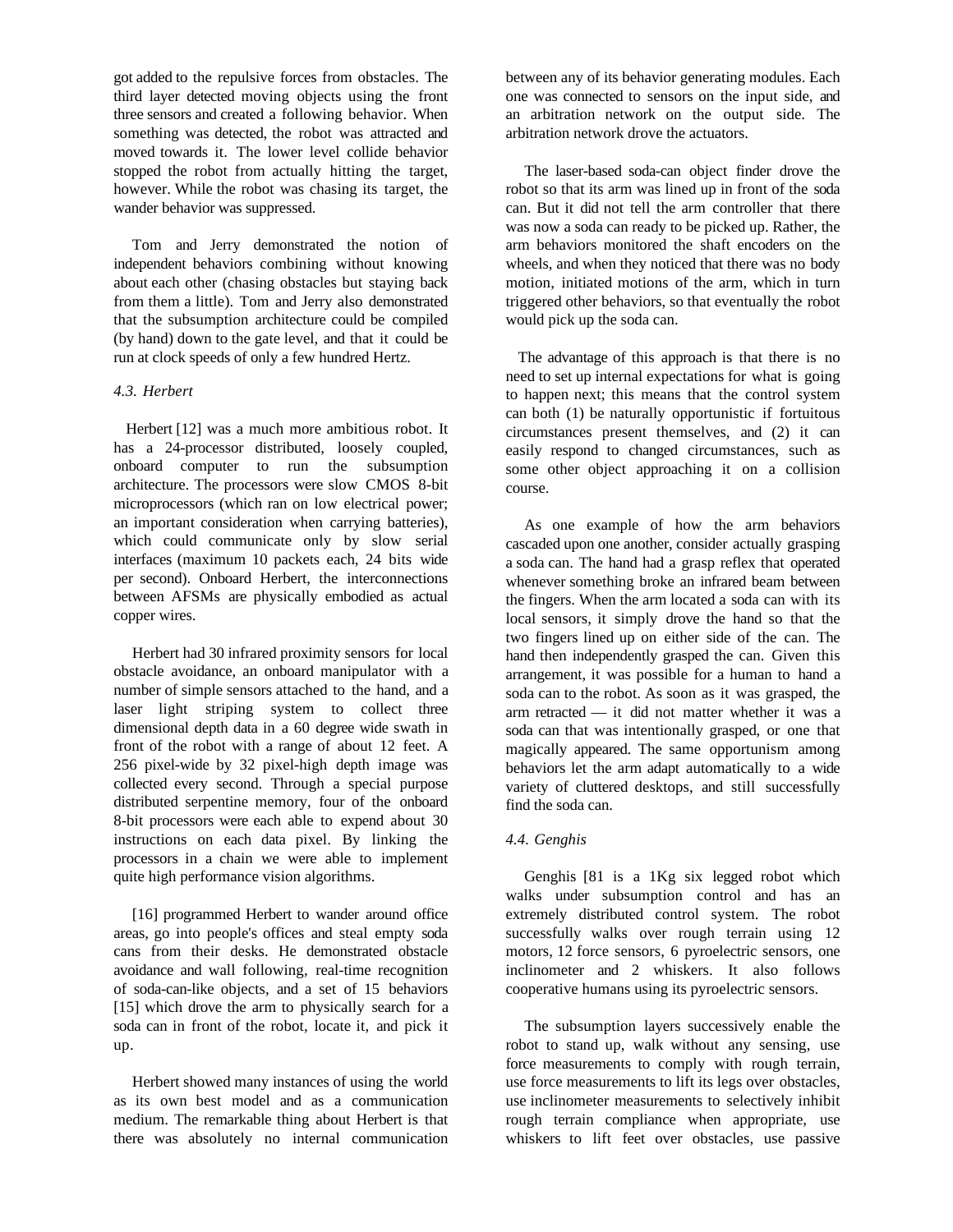infrared sensors to detect people and to walk only when they are present, and to use the directionality of infrared radiation to modulate the backswing of particular leg sets so, that the robot follows a moving source of radiation.

In contrast, one could imagine a control system which had a central repository which modeled the robot's configuration in translation and orientation space. One could further imagine high level commands (for instance from a path planner) generating updates for the robot's coordinates. These high level commands would then be hierarchically resolved into instructions for individual legs.

The control system on Genghis has no such repository. Indeed there is not even a central repository for each leg—separate motors on the legs are controlled quite separately in different parts of the network. While there is a some semblance of a central control system for each individual motor, these controllers receive messages from diverse parts of the network and simply pass them on to the motors, without any attempt at integration.

Our control system was also very easy to build. It was built incrementally, with each new capability being a simple addition (no deletion, no change to previous network) of new network structure. The debugged existing network structure was never altered.

The resulting control system is elegant in its simplicity. It does not deal with coordinate transforms or kinematic models. It is not at all hierarchical. It directly implements walking through many very tight couplings of sensors to actuators. It is very distributed in its nature, and we believe its robustness in handling rough terrain comes from this distributed form of control.

We are currently building a new version of Genghis [3] which will be a much stronger climber and able to scramble at around three kilometers per hour. Each leg has three degrees of freedom and three force sensors mounted on load bearing beams. A single-chip microprocessor with onboard RAM and EEPROM is easily able to force servo the complete leg. The total mass of the final robot will be 1.6 Kg. Attila will have batteries which will power it for about 30 minutes while actively walking. Following that, it will have to recharge from solar cells for about 4.5 hours in Earth sunlight.

4.5. Squirt

Squirt is the smallest robot we have built [21]. It weighs about 50 grams and is about 5/4 cubic inches in volume.

Squirt incorporates an 8-bit computer, an onboard power supply, three sensors and a propulsion system. Its normal mode of operation is to act as a "bug", biding in dark corners and venturing out in the direction of noises, only after the noises are long gone, looking for a new place to hide near where the previous set of noises came from.

The most interesting thing about Squirt is the way in which this high level behavior emerges from a set of simple interactions with the world.

Squirt's lowest level of behavior monitors a light sensor and causes it to move in a spiral pattern searching for darkness. The spiral trajectories are created by a coupling of a forward motion along with a back-and-turn motion, implemented through the use of only one motor and made possible by a unidirectional clutch on the rear axle. Once Squirt finds a dark spot, it stops.

Squirt's second level of behavior is triggered once a dark hiding place has been established. This behavior monitors two microphones and measures the time of arrival of sound at each microphone. By noting the difference, it can localize the direction from which the sound came. Squirt then waits for a pattern of a sharp noise followed by a few minutes of silence. If this pattern is recognized, Squirt ventures out in the direction of the last heard noise, suppressing the desire to stay in the dark. After this ballistic straight-line motion times out, the lower level is no longer suppressed and the light sensor is again recognized. If it is light, the spiraling pattern kicks back in. The end effect is that Squirt gravitates towards the center of action. The entire compiled control system for Squirt fits in 1300 bytes of code on an onboard microprocessor.

## 4. 6 Toto

Toto [24] is our first robot fully programmed with the new behavior language. Toto has 12 radially arranged sonars and a flux-gate compass as its sensors.

At first appearance it may seem that the subsumption architecture does not allow for such conventional items as maps. There are no data structures within the subsumption architecture, and no easy way of having a central repository for more than simple numeric quantities. Our work with Toto demonstrates that these are not critical limitations with regard to map building and use.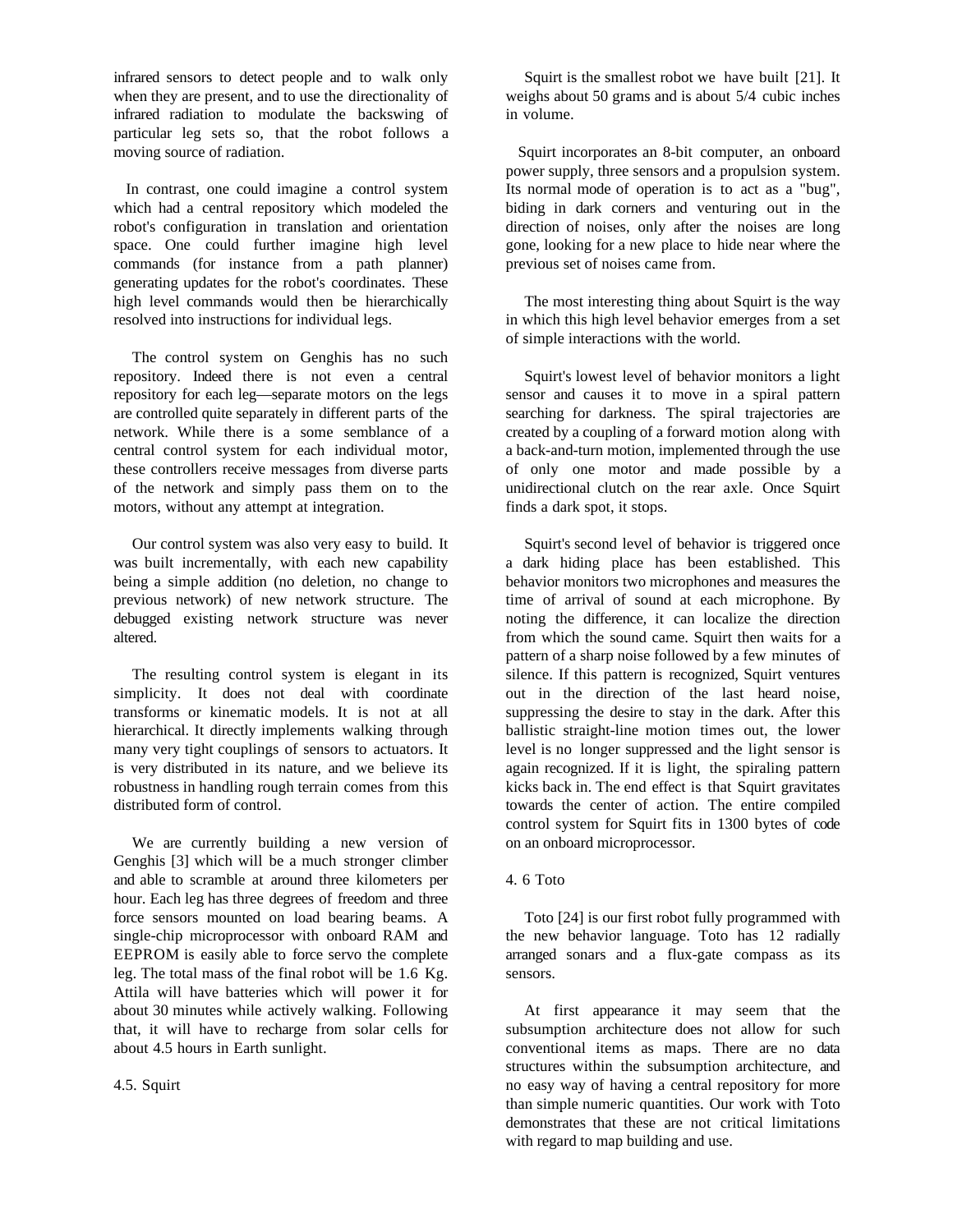Toto has a low level reactive system to keep basic functions running robustly. Its lower level behaviors enable it to wander around avoiding collisions, and successfully follow walls and corridors as if it were explicitly exploring the world. An intermediate level set of behaviors tries to recognize particular types of landmark such as walls, corridors and clutter. Another network is made up of mutually identical behaviors with each layer waiting for new landmarks to be recognized. Each time this happens a behavior allocates itself to be the 'place' of that particular landmark. The behaviors which correspond to physically adjacent landmarks have neighbor relationship links activated between them. A graph structure is thus formed, although the nodes are active computational elements rather than static data structures. (In fact, each node is really a whole collection of computational elements in the form of augmented finite state machines.)

As the robot moves around the environment, the nodes try to keep track of where it is. Nodes become more active if they believe that they correspond to the place at which the robot is currently located. Thus the robot has both a map, and a sense of where it is on the map, but a totally distributed computational model.

When a behavior (such as "go to some place") is activated (via a small panel of push buttons on the robot) a spreading of activation mechanism is used, which spreads from the goal via the neighbor links. This process is continuous and keeps the robot informed as it reaches each place expected from the map.

Mataric's experimental results [25] show how the robot's performance can be incrementally improved by adding new pieces of network. Map building and path planning were initially demonstrated with fewer types of behaviors than finally implemented. Then an idea of expectation, based on temporally generated context was added. This allowed the robot to handle getting lost and to relocate itself in the map later. Then a coarse position estimation scheme was added, based on integrating the compass heading over time. This significantly lowered the level of ambiguity in both map building and map use in more complex environments, and thus increased the robot's overall competence. In all cases we simply added new behaviors to the network to improve the map building and using performance.

The work has also shown that globally consistent maps can be built and emerge in a totally distributed manner. In our experiments they were built by a collection of asynchronous independent agents, without the ability to use arbitrary pointers, or other such traditional data structure techniques. In path planning there is no notion of a global path under this scheme; local pieces of information combine to direct the robot through its dynamics of interaction with the world, to get to the desired place. Overall, these aspects demonstrate that the techniques should scale well.

It has been easy to integrate the maps with the dynamics of navigation, obstacle avoidance and path planning. The representations have a natural ability to integrate temporal aspects of the dynamics since they can use time as its own representation!

The notion of place maps developed for Toto bears striking similarities to what has been observed in the hippocampus of the rat [17].

#### 4.7. Seymour

Seymour is a new robot we are building with all onboard processing to support vision processing of 9 low resolution cameras at approximately 10 frames per second [10]. The cameras feed into different subsumption layers which act upon those aspects of the world they perceive. Seymour is also programmed in the new behavior language.

A number of vision based behaviors developed for Seymour have been prototyped on earlier robots.

[22] describe a subsumption program that controls two simple and unreliable visual processing routines to produce a reliable behavior which follows moving objects using vision. One vision process tracks a single moving blob. It gets bootstrapped by another process which overlays the blob image with an indication of where motion is seen. The robot then tries to servo a selected blob to stay in a fixed location in image coordinates. The blob tracker often loses the blob it is tracking. The motion finder produces a lot of noise especially when the robot is moving, but between the two of them they let the robot reliably follow a moving object (any moving object; we have seen the robot chase a black trash can dragged by a string, a radio controlled blue toy car on a blue floor, a pink plastic flamingo, a grey notebook on a grey carpeted floor, and a drinking mug moved around by hand), by switching back, and forth between the visual routines as either one fails. Nowhere internally does the subsumption program have the notion of an identifiable object, yet to an outside observer it certainly appears to follow a moving object very well.

Using the robot Tito, [29] demonstrated two visually guided behaviors which will be used in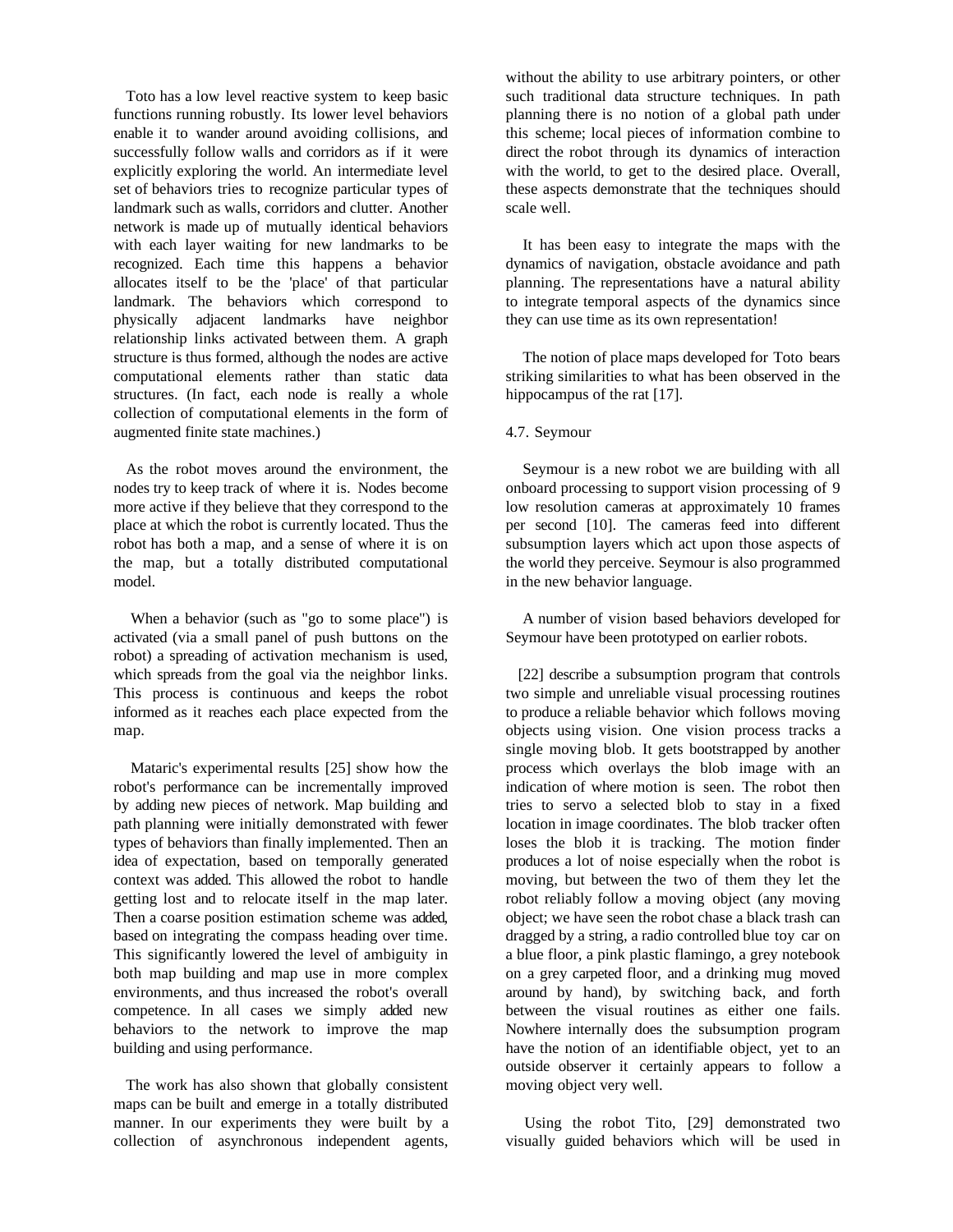support of Seymour. Each behavior used a stereo pair of linear cameras. A vertically mounted pair made use of rotational motions of the base to produce images from which the dimensions of the room could be extracted even though the camera system was uncalibrated. Then employing earlier results from [11], the robot used forward motion to calibrate a horizontally mounted pair of cameras, which were used to find doorways through which the robot drove.

[31] has demonstrated an autonomous eyeball capable of maintaining a steady gaze despite motion of its platform. It recapitulates the primate vestibular-occular system by using vision as a slow calibration system for a gyroscope controlled movable platform which holds the camera.

## *4.8. Gnat Robots*

In all our use and development of the subsumption architecture we have been careful to maintain its simplicity so that programs written in it could be easily and mechanically compiled into silicon. For example, with Toto the map networks were arranged so that the total wire length for connecting the underlying finite state machines need be no more than linear in the number of finite state machines. In general the area of silicon needed for the robots we have built would be quite small. There is a reason for maintaining this restriction.

[18,19] introduced the idea of building complete small robots out of silicon on a VLSI fabrication line. [7] demonstrated how to use the subsumption architecture to control such robots. There is great potential for using such robots in ways previously not considered at all cost effective for robotic applications. Imagine, for instance having a colony of tiny robots living on your TV screen, absorbing energy from the electron beam, whose only purpose in existence is to keep the screen clean. There is potential for a revolution in micro-mechanical systems of the same order and impact as the quiet revolutions brought about in daily life by the advent of the micro-processor.

[20] outlines a series of technological steps necessary to build such robots, including materials, a new type of micro motor based on thin film piezo-electric material, a 3-D fabrication process, and some new types of integrated sensors. Critical to this enterprise is an easy way of controlling the robots, giving them intelligent behavior in unstructured and uncertain environments.

#### **5. Measures of Success**

When I give talks about the techniques we have used to build intelligent control systems for our robots, the most common questions I am asked, or assertions I am told, are:

• "If I make *such-and-such* a change to your robot's environment, I bet it would do the wrong thing."

- "Aren't these systems almost impossible to debug?"
- "Surely this can't be scaled up to do X," for some value of X which has not been part of the talk.

In the next three subsections I argue that these questions are either easy to answer or, in a deep sense, improper to ask.

#### *5. 1. Puzzlitis*

Since traditional Artificial Intelligence research has concentrated on isolated modules of intelligence that almost never get grounded in the world, it has been important to develop some criteria for successful research. One of the most popular ideas is generality. This quickly leads to a disease I call *puzzlitis.* The way to show generality is to pick the most obscure case within the domain and demonstrate that your system can handle or solve it.

But in physically grounded systems I believe this approach is counterproductive. The puzzles posed are often very unlikely in practice, but to solve them makes the systems much more complex. This reduces the overall robustness of the system! We should be driven by puzzles which can naturally arise in a physically grounded context—this is what gives strength to our physically grounded systems.

One additional argument on this topic is that for most AI programs the creator gets to tell the program the facts in some sort of representation language. It is assumed that the vision guys in the white hats down the corridor will one day deliver world models using these same representations. Many of the puzzlitis failures of physically grounded systems stem from a failure in perception as the stakes have been raised. Standard AI programs have not been forced to face these issues.

## *5.2. Debugging*

In our experience debugging the subsumption programs used to control our physically grounded systems has not been a great source of frustration or difficulty. This is not due to any particularly helpful debugging tools or any natural superiority of the subsumption architecture.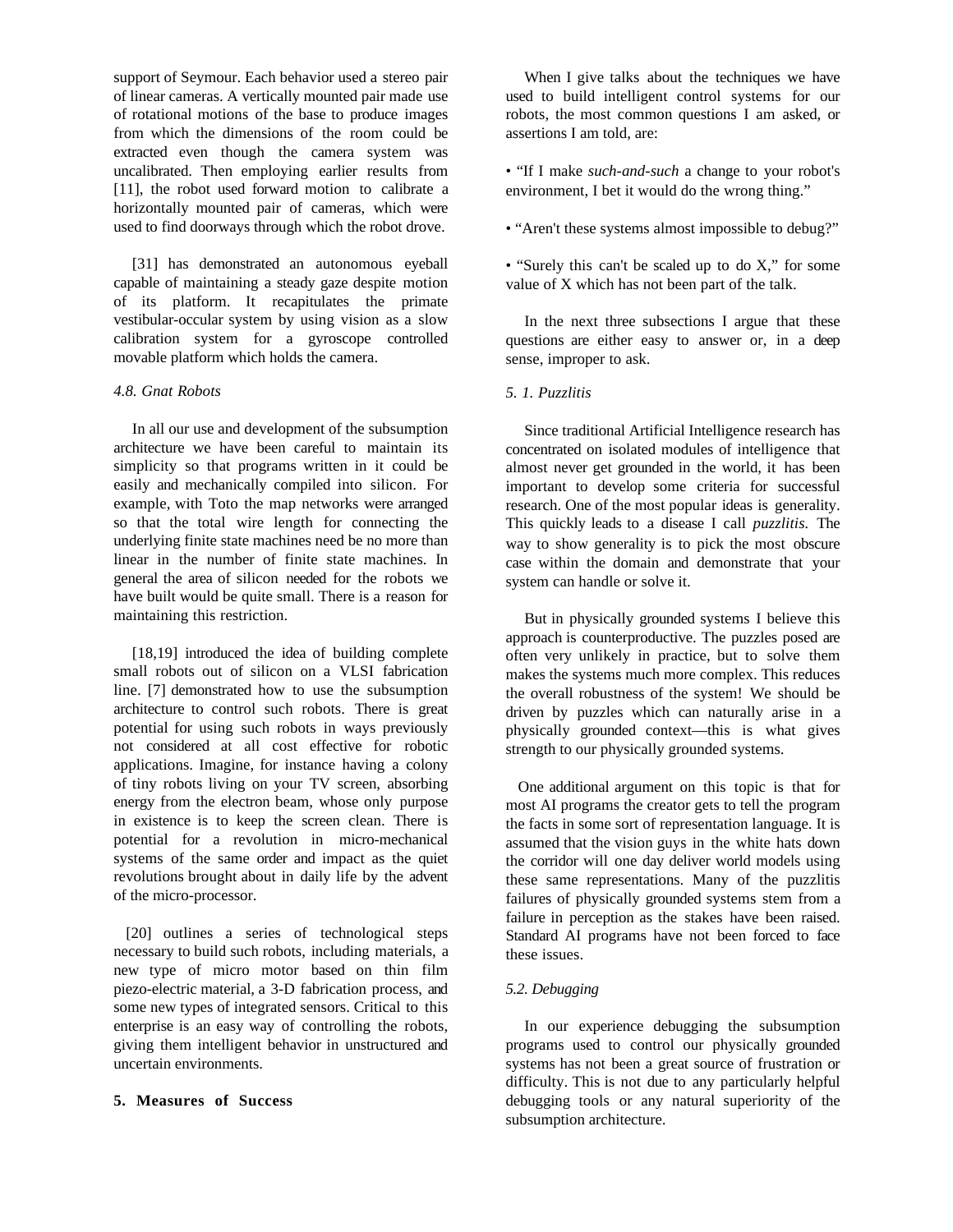Rather, we believe it is true because the world is its own best model (as usual). When running a physically grounded system in the real world, one can see at a glance how it is interacting. It is right before your eyes. There are no layers of abstraction to obfuscate the dynamics of the interactions between the system and the world. This is an elegant aspect of physically grounded systems.

#### *5.3. But It Can't Do X*

Along with the statement "But it can't do X" there is an implication, sometimes vocalized, and sometimes not, that therefore there are lots of things that this approach is not good for, and so we should resort to the symbol system hypothesis.

But this is a fallacious argument, even if only implicit. We do not usually complain that a medical expert system, or an analogy program cannot climb real mountains. It is clear that their domain of expertise is somewhat more limited, and that their designers were careful to pick a well circumscribed domain in which to work. Likewise it is unfair to claim that an elephant has no intelligence worth studying just because it does not play chess.

People working on physically grounded systems do, however, seem to be claiming to eventually solve the whole problem. E.g., papers such as this one, argue that this is an interesting approach to pursue for precisely that reason. How can we have it both ways?

Like the advocates of the symbol system hypothesis, we believe that in principle we have uncovered the fundamental foundation of intelligence. But just as the symbol system people are allowed to work incrementally in their goals, so should the physical grounding people be allowed. Solutions to all problems are not obvious now. We must spend time, analyzing the needs of certain domains *from the perspective of the physical grounding hypothesis* to discern what new structures and abstractions must be built in order to make forward progress.

## **6. Future Limits**

As [30] points out, concerning his symbol system hypothesis: The hypothesis is clearly an empirical one, to be judged true or false on the basis of evidence. The same can, of course, be said for the physical grounding hypothesis.

Our current strategy is to test the limitations of the physical grounding hypothesis by building robots which are more independent and can do more in the world. We are tackling aspects of human competence in a different order than that chosen by people working under the symbol system hypothesis, so sometimes it is hard to make comparisons between the relative successes. A further part of our strategy then, is to build systems that can be deployed in the real world. At least if our strategy does not convince the arm chair philosophers, our engineering approach will have radically changed the world we live in.

#### *6.1. Contrasts In Hope*

Adherents of both approaches to intelligence are relying on some degree of hope that their approach will eventually succeed. They have both demonstrated certain classes of success, but both can resort only to vague hopes when it comes to generalizability. It turns out that the demonstrations and generalization issues fall along different dimensions for the two approaches.

- Traditional AI has tried to demonstrate sophisticated reasoning in rather impoverished domains. The hope is that the ideas used will generalize to robust behavior in more complex domains.
- Nouvelle AI tries to demonstrate less sophisticated tasks operating robustly in noisy complex domains. The hope is that the ideas used will generalize to more sophisticated tasks.

Thus the two approaches appear somewhat complementary. It is worth addressing the question of whether more power may be gotten by combining the two approaches. However, we will not pursue that question further here.

Both approaches rely on some unanalyzed aspects to gain their successes.

Traditional AI relies on the use of heuristics to control search. While much mathematical analysis has been carried out on this topic, the user of a heuristic still relies on an expected distribution of cases within the search tree to get a "reasonable" amount of pruning in order to make the problem manageable.

Nouvelle AI relies on the emergence of more global behavior from the interaction of smaller behavioral units. As with heuristics there is no a priori guarantee that this will always work.. However, careful design of the simple behaviors and their interactions can often produce systems with useful and interesting emergent properties. The user again is relying on expectations without hard proofs.

Can there be a theoretical analysis to decide whether one organization for intelligence is better than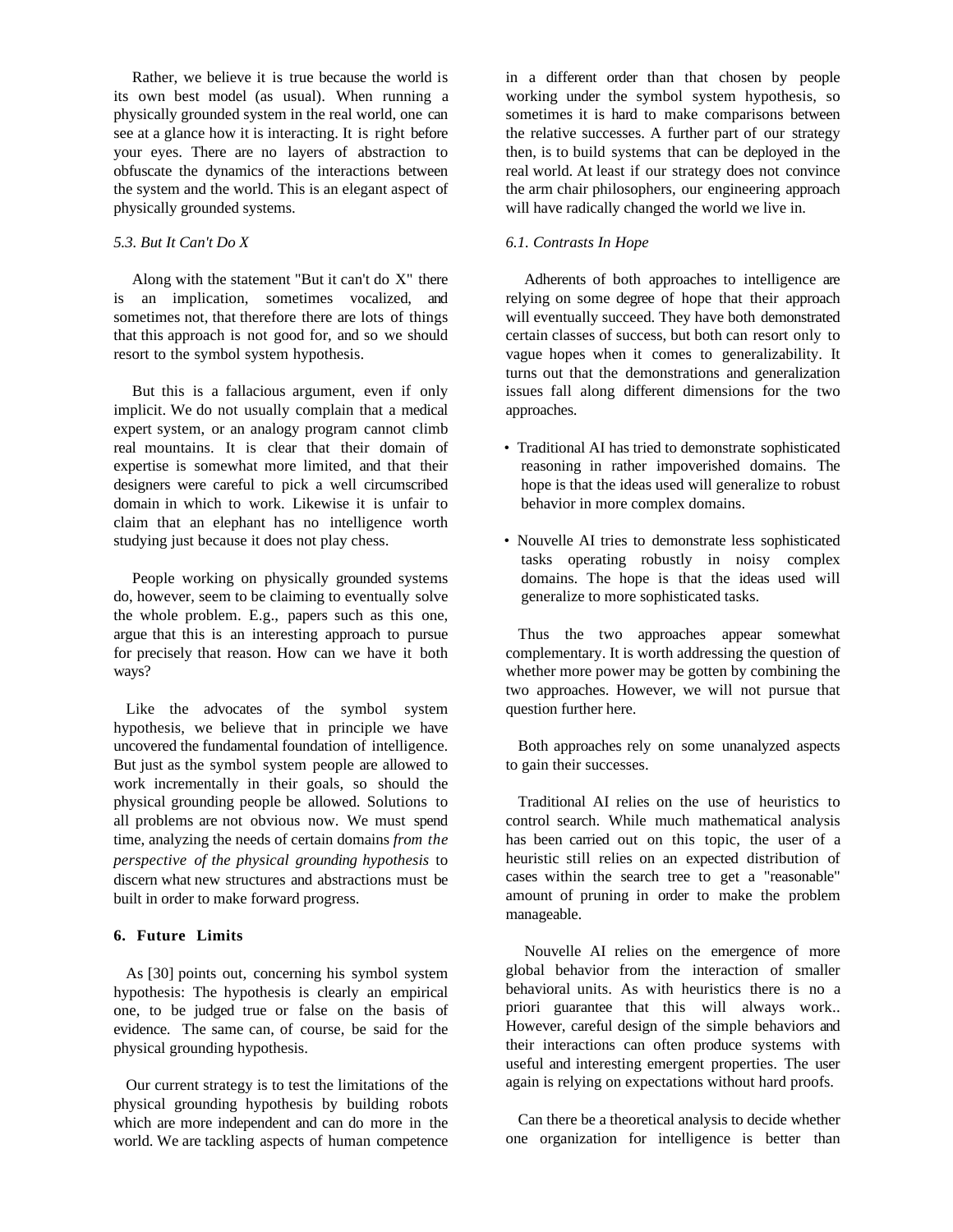another? Perhaps, but I think we are so far away from understanding the correct way of formalizing the dynamics of interaction with the environment that no such theoretical results will be forthcoming in the near term.

#### *6.2. Specific Problems*

Some of the specific problems which must be tackled soon, and solved, by approaches to AI based on the physical grounding hypothesis include

• how to combine many (e.g. more than a dozen) behavior generating modules in a way which lets them be productive and cooperative

- how to handle multiple sources of perceptual information when there really does seem to be a need for fusion
- how to automate the building of interaction interfaces between behavior generating modules, so that larger (and hence more competent) systems can be built
- how to automate the construction of individual behavior generating modules, or even to automate their modification

The first two items have specific impact on whether the approach can scale in principle to larger and more complex tasks. The last two are concerned with the issue of how to build such larger systems even if they are in principle possible.

There is room for plenty of experimentation, and eventually, when we are mature enough, there is also room for much theoretical development of the approaches to Artificial Intelligence based on the physical grounding hypothesis.

#### **Acknowledgements**

Pattie Maes encouraged me to write this paper, despite my earlier refusal to do so. She and Maja Mataric made a number of useful criticisms of an earlier draft of this paper.

Funding for this work was provided by a number of government agencies and companies including: the University Research Initiative under Office of Naval Research contract N00014-86K-0685, the Defense Advanced Research Projects Agency under Office of Naval Research contract N00014-85-K-0124, Hughes Research Laboratories Artificial Intelligence Center in Malibu, Siemens Research Center in Princeton, and Mazda Research Center in Yokohama.

#### **References**

- [1] Philip Agre and David Chapman, Pengi: An implementation of a theory of activity, *AAAI-86,* Seattle, WA (1987) 268-272.
- [2] Colin M. Angle, Genghis, a six legged autonomous walking robot, MIT S.B. Thesis in Electrical Engineering and Computer Science (March 1989).
- [3] Colin M. Angle, Attila's crippled brother marvin, MIT Term Paper in Electrical Engineering and Computer Science (May 1989).
- [4] Dana H. Ballard, Reference frame for active vision, IJCAI-89, Detroit, MI (1989) 1635-1641.
- [5] Rodney A. Brooks, Symbolic reasoning among 3-D model and 2-D images, *Artificial Intelligence* 17 (1989) 285-348.
- [6] Rodney A. Brooks, A robust layered control system for a mobile robot, *IEEE J. Robotics and Automation,* RA-2, April (1986) 14-23.
- [7] Rodney A. Brooks, Micro-brains for micro-brawn; Autonomous microbots, *IEEE Micro Robots and Teleoperators Workshop,* Hyannis, MA (November 1987).
- [8] Rodney A. Brooks, A robot that walks: Emergent behavior form a carefully evolved network, *Neural Computation,* 1(2) (Summer 1989) 253-262.
- [9] Rodney A. Brooks and Jonathan H. Connell, Asynchronous distributed control system for a mobile robot, *SPIE Vol. 727 Mobile Robots,* Cambridge, MA (November 1986) 77-84.
- [10] Rodney A. Brooks and Anita M. Flynn, Robot beings, *1EEE/RSI International Workshop on Intelligent Robots and Systems '89,* Tsukuba, Japan (1989) 2-10.
- [11] Rodney A. Brooks, Anita M. Flynn, and Thomas Marill, Self calibration of motion and stereo for mobile robot navigation, *MIT AI Memo* 984 (August 1987).
- [12] Rodney A. Brooks, Jonathan H. Connell, and Peter Ning, Herbert: A second generation mobile robot, *MIT AI Memo* 1016 (January 1988).
- [13] David Chapman, Planning for conjunctive goals, *Artificial Intelligence* 32 (1987) 333-377.
- [14] Jonathan H. Connell, Creature building with the subsumption architecture, *IJCAI-87,* Milan (August 1987) 1124-1126.
- [15] Jonathan H. Connell, A behavior-based arm controller, *MIT AI Memo* 1025 (June 1988).
- [16] Jonathan H. Connell, A colony architecture for an artificial creature, MIT Ph.D. Thesis in Electrical Engineering and Computer Science, MIT AI Lab Tech Report 1151 (June 1989).
- [17] H. Eichenbaum, S.I. Wiener, M.L. Shapiro, and N.J. Cohen, The organization of spatial coding in the hippocampus: A study of neural ensemble activity. J. *Neuroscience* 9(8) (1989) 2764-2775.
- [18] Anita M. Flynn, Gnat robots (and how they will change robotics), *IEEE Micro Robots and Teleoperators Workshop,* Hyannis, MA (November 1987).
- [19] Anita M. Flynn, Gnat robots: A low-intelligence, low-cost approach, *IEEE Solid-State Sensor and Actuator Workshop,* Hilton Head, SC (June 1988).
- [20] Anita M. Flynn, Rodney A. Brooks and Lee S. Tavrow, Twilight zones and cornerstones: A gnat robot double feature, *MIT AI Memo 1126* (July 1989).
- [21] Anita M. Flynn, Rodney A. Brooks, William M. Wells and David S. Barrett, The world's largest one cubic inch robot, *Proceedings IEEE Micro Electro Mechanical Systems,* Salt Lake City, Utah (February 1989) 98-101.
- [22] Ian D. Horswill and Rodney A. Brooks, Situated vision in a dynamic world: Chasing objects, *AAAI-88,* St Paul, MN (August 1988) 796-800.